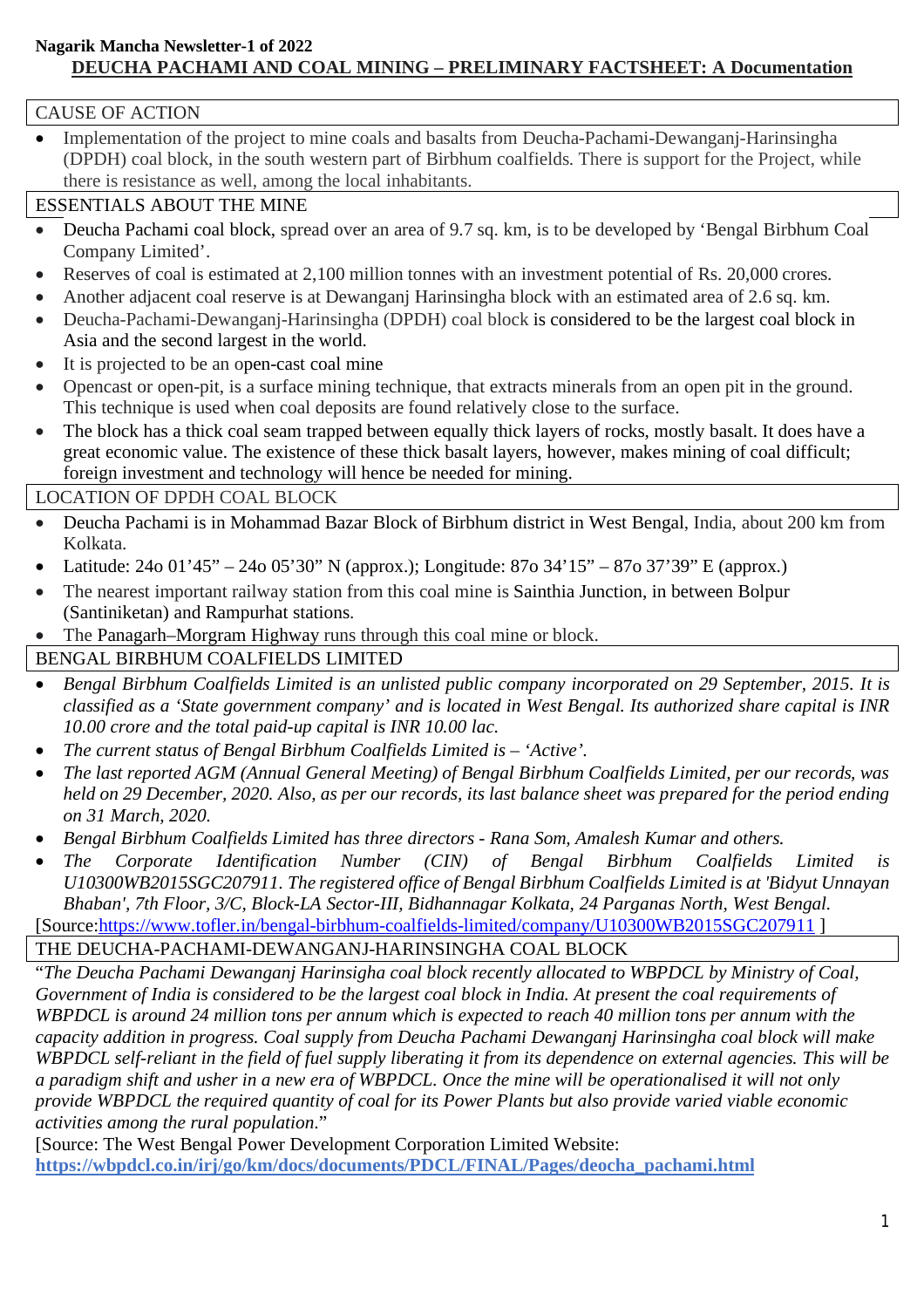## LAND AND INHABITANTS

- The proposed mine would occupy over 11,222 acres. Of that, over 9,100 acres (81%) belong to tribals
- The coal block is spread over 13.7 square kilometres.
- As many as 4,134 houses, located on the coal block, belong to Adivasi (Scheduled Tribe), Scheduled Caste, minorities and other communities.
- More lands in the adjacent blocks will be needed for waste disposal, according to the Geological Survey of India Report.
- Many tribals here are against the coal mine. They have refused to accept compensation or rehabilitation in exchange. They fear eviction and loss of houses, agricultural land and also water bodies and forest, in eleven Mouzas of five Gram Panchayats in Mohammad Bazar Block, affecting 53 villages.

# GOVERNMENT OF INDIA AND DEUCHA PACHAMI

According to Lok Sabha Unstarred Question No: 2078, Answered On: 09 March 2011, regarding Coal Mining in Deucha Pachami, Union Minister of State for Coal, Pratik Prakashbapu Patil, said:

- DPDH has been regionally explored by Geological Survey of India.
- Four coal seam zones have been identified in the block.
- However, the coal seams are concealed by a thick cover of Trap formation.
- An indicated category coal resources of 2025 Mt. has been reported in Deucha-Pachami and adjoining eastern sector in Grade-C to G and up to 850 m depth.
- A request has been received from the Government of West Bengal for allocation of Deucha Pachami coal block to a Special Purpose Vehicle to be formed by Coal India Limited, National Mineral Development Corporation and West Bengal Mineral Development and Trading Corporation Ltd.
- Normal coal exploration techniques required for detailed exploration of trap covered deep seated coal reserves will be applied in Deucha-Pachami Block. This includes use of different type of bits with high-capacity drills.

# CIL AND DEUCHA PACHAMI

- CIL had access to the block but decided not to invest in it because of geological challenges.
- DPDH is known to have a thick layer of overburden, that is, a thick outer surface covering the coal seams.
- Opencast mining at DPDH would "require huge investments and perhaps also technology from outside India".

GSI REPORT ON COAL RESERVE AT DEUCHA PACHAMI

According to available GSI reports, underground coal reserves at Deucha Pachami is impressive.

As per old nomenclature, both A&B and C-G grade coals are available in Deucha Pachami.

A&B were best steel grade coal while C-G was deemed suitable for power plants.

However grading nomenclature has changed in 2012 and now it is said that Deucha Pachami has Grade C to G. Much of the coal seams in Birbhum is within 300 m depth, though some goes to 600 m.

Coal overburden ('overburden' is a thick outer surface covering the coal seams) ratio is between 1:3 & 1:5, which is considered to be suitable.

Though the hard trap rock (is any dark-coloured, fine-grained, non-granitic intrusive or extrusive igneous rock) is a problem but probably not unsurmountable.

In short, 'viability' of coal extraction and usability of this 'huge' resource, cannot be questioned.

| <b>CALENDAR</b> |                                                                                             |
|-----------------|---------------------------------------------------------------------------------------------|
| $2011$ April:   | Central Government announced that 58 coal blocks in 7 states will be auctioned by the Coal  |
|                 | Ministry. Of these, Deucha Pachami in Birbhum, West Bengal, had the largest coal reserve.   |
| 2015 December:  | A special purpose vehicle – Bengal Birbhum Coalfields Ltd. – was created by the West        |
|                 | Bengal Government, to develop the mine at Deucha-Pachami.                                   |
| 2018 September: | In September 2018, the Central Government and the State Government-owned West Bengal        |
|                 | Power Development Corporation Limited (WBPDCL) signed an agreement and allocated            |
|                 | the land to the Corporation.                                                                |
| 2018-2020:      | The West Bengal Government had not started work.                                            |
| $2021$ July:    | Chief Secretary Rajiv Sinha visited the area and said that the state government would start |
|                 | the "exploration work" at Deucha-Pachami coal mine immediately after Durga Puja in          |
|                 | October '21. The locals say there was no consultation between the locals and the state.     |
|                 | They also claim that no one from the villages attended the meeting last July.               |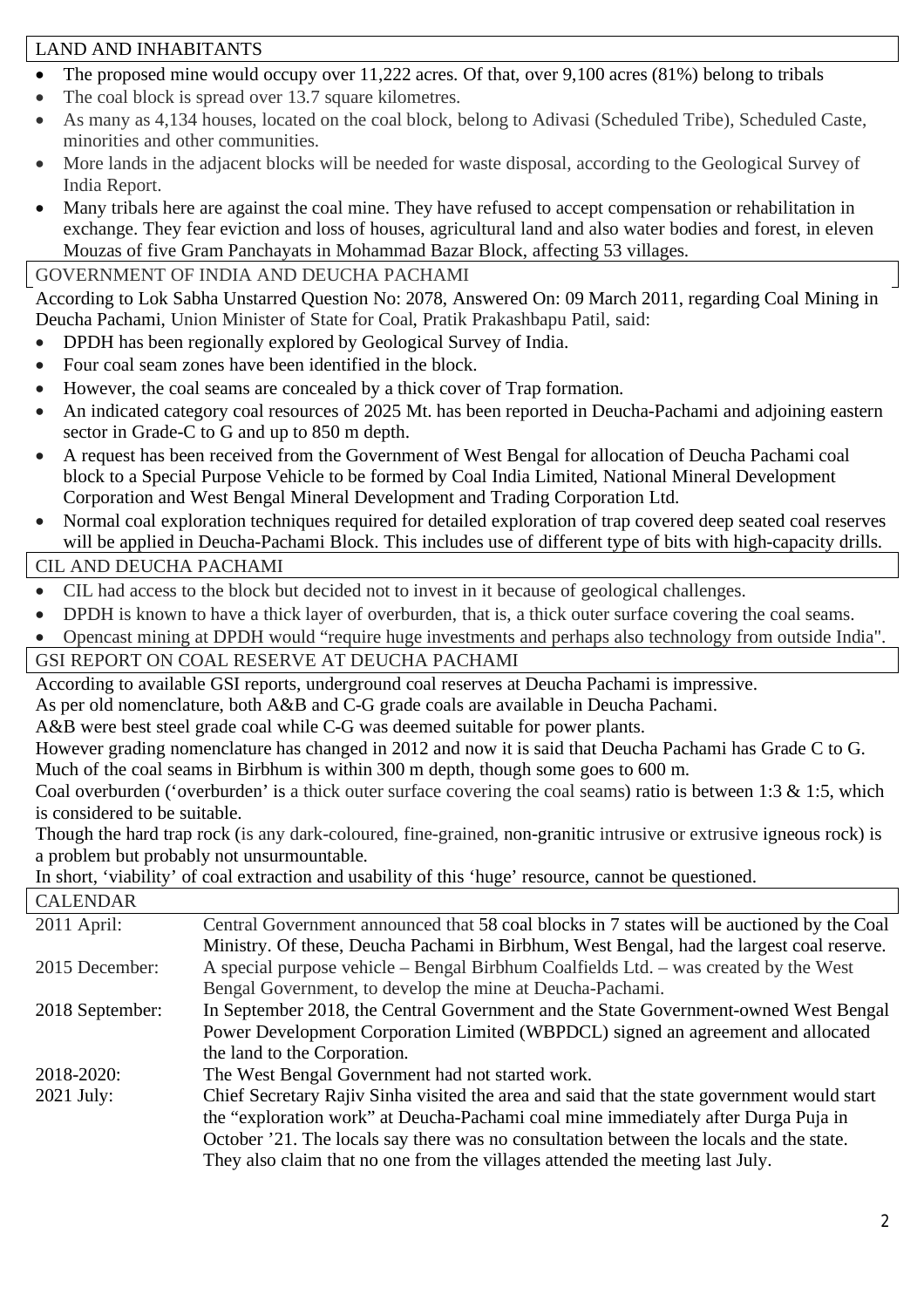2021 December: West Bengal Chief Minister Mamata Banerjee announced that Deucha-Pachami coal mine would solve the state's coal and power demand for the next 100 years and will create one lakh jobs. Recently: WBPDCL, the nodal agency in charge of the coal mine, have started conducting a 'social impact survey' on households living on about 3,500 acres of land.

# DISPLACEMENT

- Some estimate, that 21,000 people will be displaced, out of which 9,034 (43%) will be Adivasis from Santhal community. Others say overall, 70,000 could be affected.
- Adivasis constitute only 8.6 % of the total population in India, and yet, 55 per cent of all displaced after Independence were Adivasis.
- In this area, many have been displaced and dispossessed in the past due to the construction of large dams and the setting up of mining-related industries or stone quarries.

#### **COMPENSATION**

- The State Government claims to have given villagers hard copies of the compensation and relocation package in Bengali and Santhali languages to villagers.
- The proposed project area covers around 3,400 acres, with an estimated yield of 2,102 million tonnes of coal.
- A package of Rs 10,000-crore for compensation and rehabilitation has been announced on November 9, 2021.
- Rs 10-13 lakh per bigha will be provided it is claimed to each household for their land.
- A 600 square feet home to each dislocated household in a rehabilitation colony.
- An additional 1.2 lakh for relocation-related expenses.
- A police job for each family that loses land
- Workers in stone crushers to get one-time payment of Rs 50,000 and Rs 10,000 per month for a year.
- Agricultural workers will get Rs 50,000 in a one-time payment and 500 days' work under NREGS

# A DISCUSSION – MINING INDUCED DISPLACEMENT AND RESETTLEMENT (MIDR)

- Mining-induced displacement and resettlement poses significant major risks to sustainability of society.
- Mining displaced 2.55 million people in India between 1950 and 1990.
- Rich mineral deposits are generally found in areas with relatively low land acquisition costs.
- Areas in which politically weak and powerless populations, especially indigenous peoples traditionally stay.
- MIDR is accompanied by what displacement specialists call the resettlement effect.
- Over and above the loss of land, the loss of physical and non-physical assets, including homes, communities, productive land, income-earning assets and sources, subsistence, resources, cultural sites, social structures, networks and ties, cultural identity and mutual help mechanisms can cause havoc.
- Other potential risks that deeply threaten sustainability include joblessness, homelessness, marginalization, food insecurity, loss of common lands and resources, increased health risks, social disarticulation, the disruption of formal educational activities, and the loss of civil and human rights.
- Failure to mitigate or avoid these risks may generate "new poverty," as opposed to the "old poverty" that peoples suffered before displacement.
- Nonetheless, attempts to restore the displaced to their former economic and social conditions have mostly proved ineffective.
- Effective relocation and rehabilitation where people are better off than they were before resettlement, has seldom been achieved.
- Fault lies in the wrong-headed notion that compensation for losses is sufficient to rehabilitate a displaced economy.
- Compensation by itself cannot adequately restore and improve the income levels and livelihood standards of people forced into displacement.
- Generally, compensation becomes the goal rather than a means to help ensure a sustainable outcome.
- Some liabilities are widely acknowledged. Other liabilities (possible liabilities) are not currently accepted although scientific research has found them valid. A broad band of probable liabilities falls between the possible and the acknowledged. Pressures must be built from all directions to regularize liabilities that until now were considered probable and possible liabilities.
- But the key question remains: Who pays for countering the resettlement effect in mining induced displacements and resettlements at present? … The displaced are more often than not bearing that cost!!!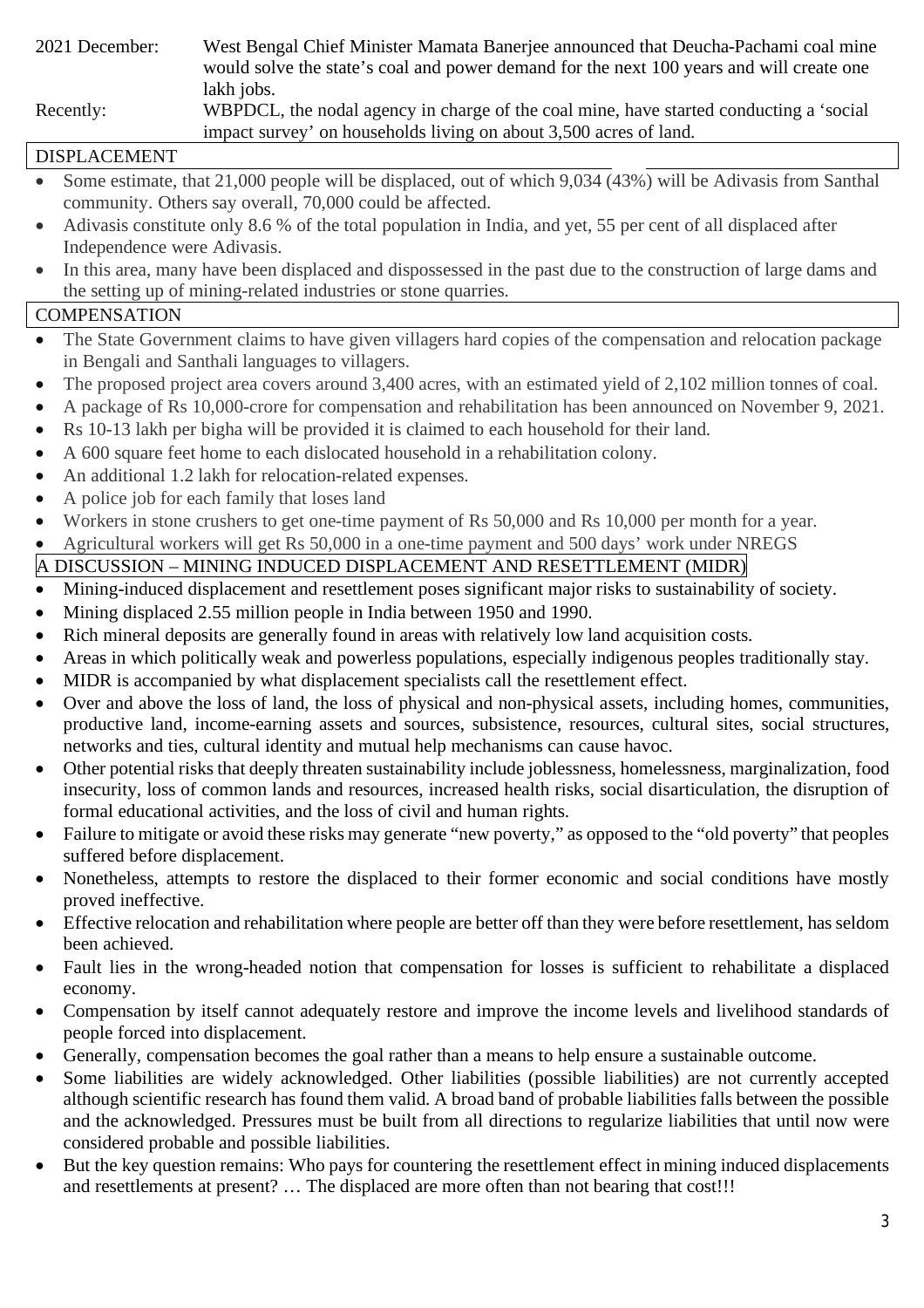### SOME POINTS TO PONDER OVER AND SOME QUESTIONS TO ANSWER

- Many countries are attempting to reduce their dependence on coal-based energy.
- The impact of climate change is hurting not only the poor but also the rich countries.
- There is now an emerging consensus that action against climate change has to be taken now, and quickly.

*In the United States, coal consumption in the last 12 years has declined from 1,045,140 million short tons in 2007 to 539,420 million short tons in 2019, a decrease of almost 50%. During that period the number of electric power coal generators has declined from 1,470 to 738 accounting for 21% of capacity. An even more dramatic decrease in coal use has occurred in Western Europe. However, in China, India, Russia and in several other Asian countries some projections indicate an increase in coal production and use.* 

*In 2016, the world recorded the slowest increase in greenhouse gas (GHG) emissions since the early 1990s, except for global recession years. This is mainly due to two factors: lower coal consumption and increased generation of renewable power. In fact, global carbon emissions registered "almost no growth" from burning fossil fuels for the third consecutive year despite global economic growth exceeding 3 per cent a year. The 7th Sustainable Development Goal of the UN aims to – "Ensure universal access to affordable, reliable and modern energy services by 2030."* 

- As a matter of fact, at the mining level, the government enjoys dividend payments from Coal India Limited, and the railways, receives an existential level of cross-subsidy from coal.
- One should also take note of the large revenues from taxes, royalties, and mining fees, which are amongst the highest in the world.
- Availability of domestic coal has fuelled availability of energy which fuelled economic growth. *The government, with the target to connect 40 million households to the grid by December 2018 and curb rising electricity prices, is investing heavily in coal mines. It wants CIL, the state monopoly, to produce 1 billion tonnes of coal a year by 2019-20; up from 554 million tonnes in 2016-17. It is looking to open new mines in the untapped 5,100 sq km coal bearing lands. New gas pipelines are being laid to make LPG available to all. In addition, an ambitious scheme—Ujwal Discom Assurance Yojana (UDAY)—is being implemented to revive discoms operating in the red.*
- One cannot ignore India while discussing climate change and coal is an integral part of India's future as is, probably, Deucha Pachami.
- Coal is domestically available and hence relatively cheap. A new coalmine is, as if, an inevitability!
- Going forward, India's focus will be on the combination of a controlled transition, increasing domestic supply, growing renewable energy, and cleaning up coal emissions.
- *The situation may only get worse as India plans to massively increase coal production over the next five years. For instance, the coal production of Coal India Limited (CIL), which produces the majority of India's coal and is considered the largest coal producer in the world, is projected to further increase from 630 million tons (Mt) to 1000 Mt in the next four years.*
- *In India, for the first time, a power plant—Badarpur Thermal Power Station in Delhi—was closed to make air breathable during the winters.*

## MINING RELATED POINTS AT DPDH OPENCAST COAL MINE

- The grade of coal varies from C to G.
- Coal about 200-800 metres below the surface.
- On the surface there is a thick mantle of igneous rock.
- Foreign technology and experts might be needed to move the thick cover in order to mine coal.
- GSI has explored 21 boreholes at Deucha-Pachami and 15 at Dewanganj-Harinsingha to provisionally assess the coal deposit below the thick volcanic deposits on the surface.
- Detailed exploration of deep-seated coal reserves below the thick outer surface covering the coal seams, still needs to be done before thousands of crores are invested for actual mining.
- Methane might be released because of mining activities including use of explosives to be used to break through the surface rocks.
- Such mining activities are capable of various kinds of adverse environmental impacts on air, water and soil.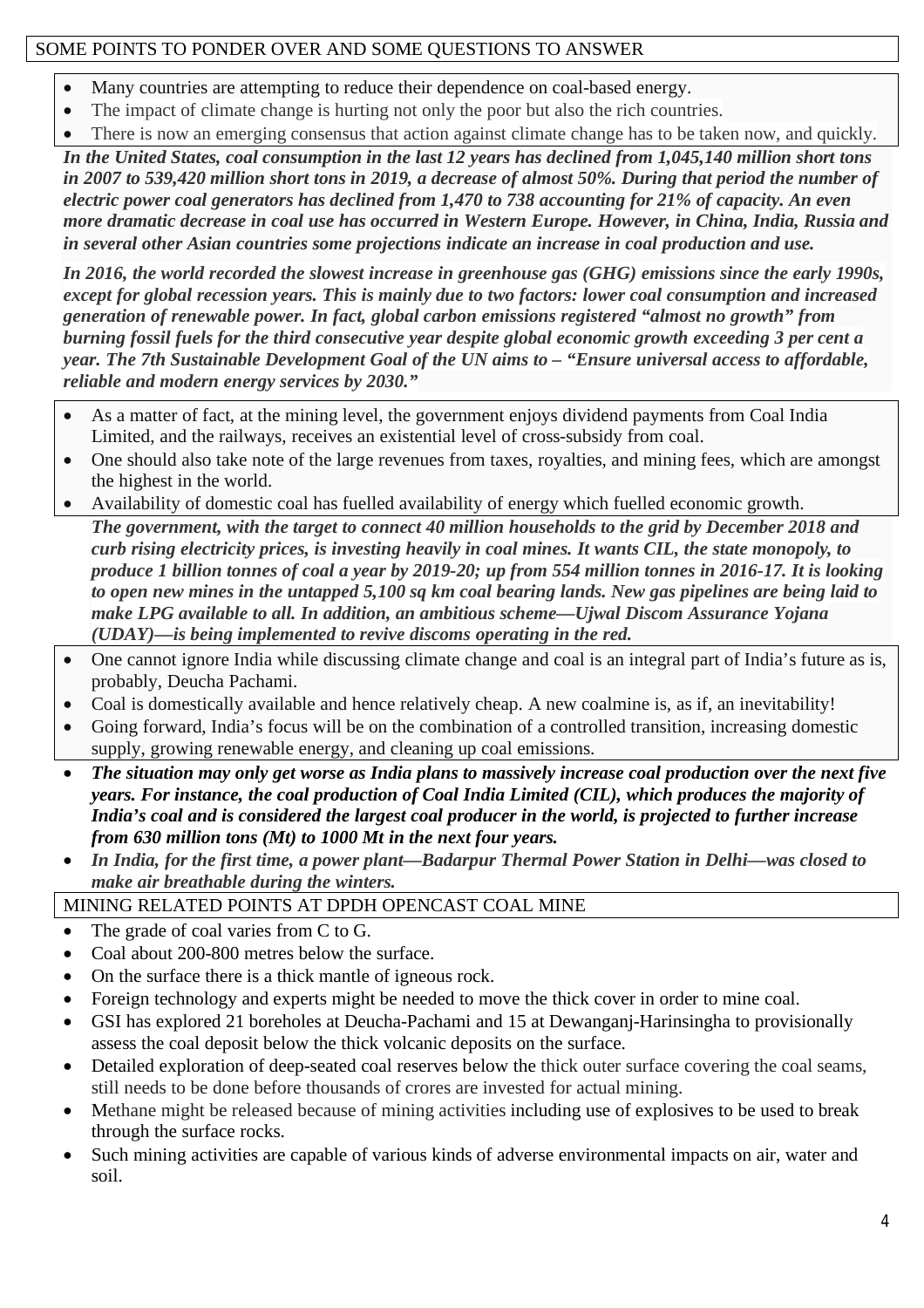#### PHYSICAL LOAD OF MINING

Waste

- Open-pit mines create a significant amount of waste from drilling, blasting, loading, and hauling.
- Leftover waste from processing the ore is called tailings, and is generally in the form of a slurry.
- This is pumped to a tailings dam or settling pond, where the water is reused or evaporated.
- Tailings dams can be toxic and this toxicity can harm the surrounding environment.

Pollutants

- Open-pit mining involves disrupting the ground, which leads to the creation of air pollutants.
- Air pollutants comes from the transportation of minerals and also drilling, blasting, and loading-unloading of overburden, that is the thick outer surface covering the coal seams.

 Pollutants cause harm to public health and safety; air quality; flora and fauna around open-pit mines. Rehabilitation

- After mining finishes, the mine area may undergo land rehabilitation.
- It may take hundreds to thousands of years for some waste dumps to become "acid neutral" and stop leaching to the environment.
- The dumps are usually fenced off to prevent livestock denuding them of vegetation or to prevent access, and it generally eventually fills up with ground water.
- Instead of returning the land to its former natural state, it may also be reused, converting it into recreational parks or even residential/mixed communities.

## GOVERNMENT STUDY ON MINING ACTIVITIES ON LOCAL INHABITANTS

A recent government study has found that mining activities in the coal-rich Tamnar area of Chhattisgarh have put the local tribal population, at an increased risk of acute respiratory diseases and tuberculosis. The disease burden rate of tuberculosis in Tamnar is nearly double the national rate and almost triple the rate in the state. "…Tribal population of Raigarh are at increased risk of acute respiratory infection (ARI), tuberculosis, road traffic accident (RTA), etc." The study was by Madhya Pradesh-based health research institute Indian Council of Medical Research-National Institute of Research in Tribal Health (ICMR-NIRTH) which conducted the cause of death survey in the 33 villages of Tamnar block between December 1, 2018 to November 30, 2019. The survey covered 1,713 individuals from 984 households from 33 selected villages of Tamnar block for clinical examination.

The study showed that apart from environmental health hazards, "undernutrition increases the risk further for various diseases." It noted that among non-communicable diseases, "cardiovascular diseases were the leading cause of death" while "tuberculosis was the major cause of death in infectious and parasitic diseases category." The report also found a high rate of prevalence of fungal infection in the people of the area and noted that "various causes such as environment, overcrowding, diabetes mellitus, bathing in contaminated water and poor living conditions may be major factors." Kelo river in Tamnar is polluted due to waste disposal from mining activities."

# HEALTH ISSUES CAUSED BY MINES

In a 2010 paper, *Under-mining health: Environmental justice and mining in India*', that focused on health impacts of iron-ore mines in Keonjhar in Odisha, researchers found that those living closer to mines reported a higher incidence of respiratory illness and more workdays lost due to malaria.

Researchers pointed out that for malaria, this would be through mosquito ecology – in a disturbed landscape (e.g., when land is torn up, puddles form and this is what mosquito larvae need to hatch).

For respiratory illness, this would be through air pollution-related to the mining and the transportation of ores. Those staying nearer to the mines, hence more exposed, had higher rates of diseases, compared to those less exposed.

This study gathering ground level evidence on adverse health consequences of mining, which continues to grow around the world pointed at the increase in the literature related to mental health impacts, besides respiratory and vector-borne illness (like malaria).

Unregulated mining and destruction of natural habitats might force the displacement of communities living in these areas for generations. Not only does it lead to adverse economic and dietary impacts, but also to a deep sense of loss related to the cultural and emotional connection of these people with the environment that had sustained them.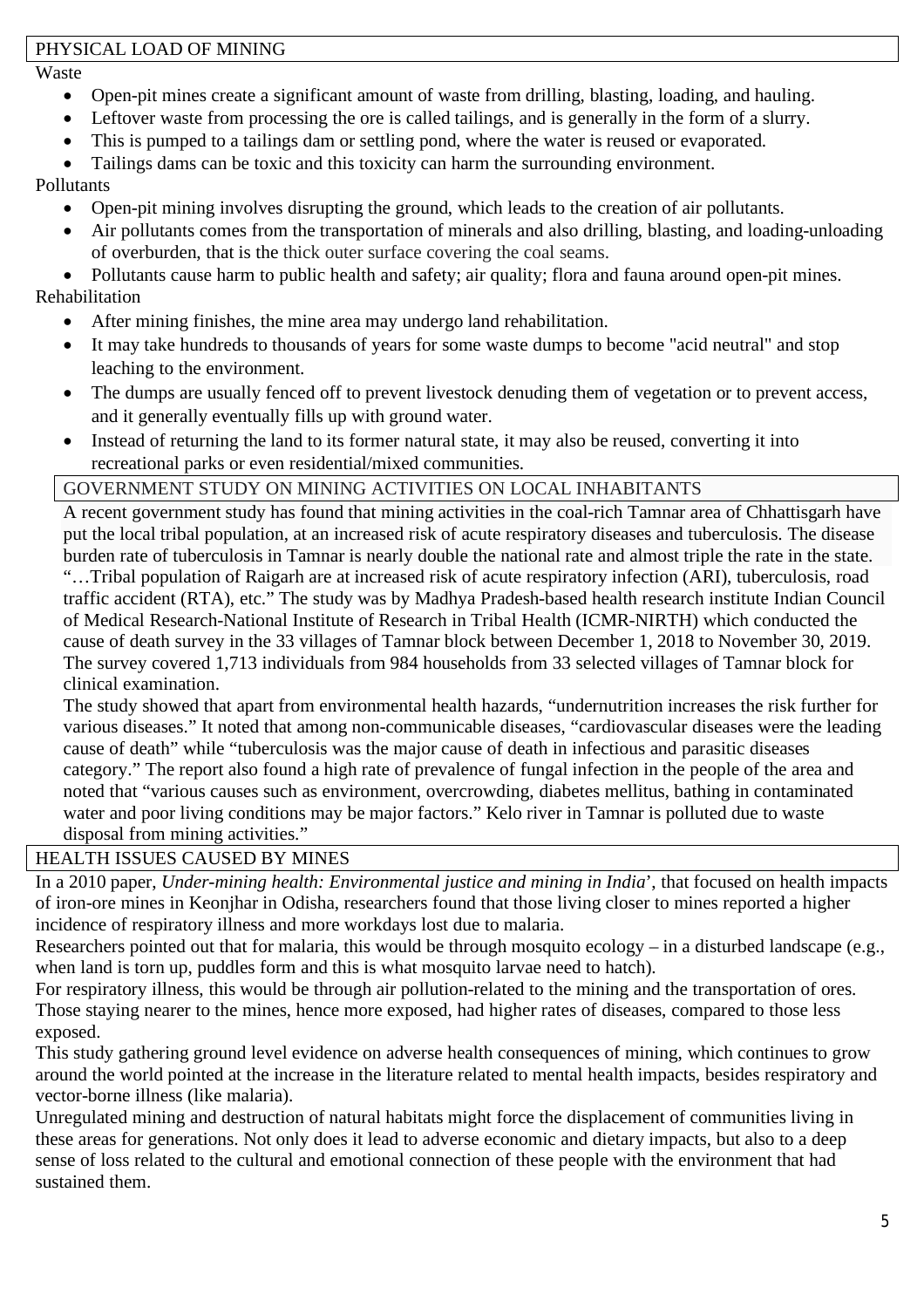### HEALTH OF COAL WORKERS

A recent exploratory study to determine the health and livelihood conditions of coal workers in the Jaintia Hills in Meghalaya where rat hole mining is prominent finds respiratory problems as the most prevalent disease. As many as 511 household members were surveyed, out of which 266 respondents were coal labourers (coal digger, cutter, cart puller, owner, and others). Cholera and malaria, typhoid, skin disease was also reported. Tuberculosis was found to be relatively low, followed by vision defects and broken bones. The occurrences of these diseases in the mining areas were due to inhalation of dust particles and subsequent use of contaminated water. It is also important to note that majority of the household members are prone to suffer multiple diseases at a time. Mining, unless there are sufficient safeguards, generate environmental problems that have health and other implications, the researchers said.

### 'RESOURCE CURSE': BENEFITS TO LOCALS

Social workers who have been working in mining dependent areas, say that the locals who are affected by mining rarely get the benefit of that mineral even as they pay the highest cost.

The story is almost the same everywhere.

Like in the coal-rich Korba region of Chhattisgarh and Singrauli in Madhya Pradesh, considered the energy hub of the country, miners are facing very similar "resource curse".

People living close to power plants fail to get electricity while it is supplied to distant parts of the country; their water bodies get contaminated due to polluted water from mining and power generation activities; and the air quality is very poor leading to respiratory problems.

Some say, that if the livelihood, income, and other benefits are large, these are costs one may choose to accept. However, often there is a disconnect between who is bearing the costs (e.g., economically impoverished and politically disenfranchised) and who is gaining the benefits.

It is said that unless the government and the mining companies are operating in good faith (which is not common), the country does not have good policies or laws to either minimise the environmental damage – pollution, land degradation, etc. or to compensate those directly impacted so they can protect themselves or take other adaptive actions.

#### RENEWABLE ENERGY

Following is a list of some alternative, sustainable and renewable energy resources in use: -

1. Wind Energy: Wind power has tripled over the past 10 years in the United States, making wind energy the number one largest renewable energy source in USA.

2. Solar Energy: Solar power most commonly refers to the use of photovoltaic cells (or solar cells) to create energy.

3. Hydroelectric Energy: Generated from the energy of moving water, hydroelectricity (also known as hydropower) is produced when water behind a dam causes turbine blades to move as it flows through an intake.

4. Geothermal Energy: We generate geothermal power by tapping into underground reservoirs of hot water and steam.

5. Bioenergy: We generate bioenergy from organic materials known as biomass or biofuels.

7. Hydrogen Energy: Hydrogen is used as a clean-burning fuel, leading to fewer pollutants and a cleaner environment.

8. Tidal Energy: With the movement of the tides, we get tidal energy when the kinetic energy of the water movement converts into electrical energy.

9. Wave Energy: Wave energy is an alternative energy source derived from waves as they move across the water.

#### COLLATERAL DAMAGE – DOES ANYONE REALLY CARE?

Buyer wants the coal – the company incurs a cost in getting the coal – hence the company charges the buyer for the coal – the collateral damage on the people, land, air and environment, in and around the mines, is no one's cost and remains unaccounted.

Maybe the buyer would be willing to pay extra to help reduce the costs or compensate for the costs, in which case the seller would be willing to charge for it and take extra precautions in the extraction process.

Health and environmental impacts are, what an economist might call, an 'externality'. In most cases, neither side has any incentive because these are health costs to 'others' who are locals, rural poor or might be even better if they are also 'tribals'. And even trying to offset environmental degradation is still signs of sheer naivety.